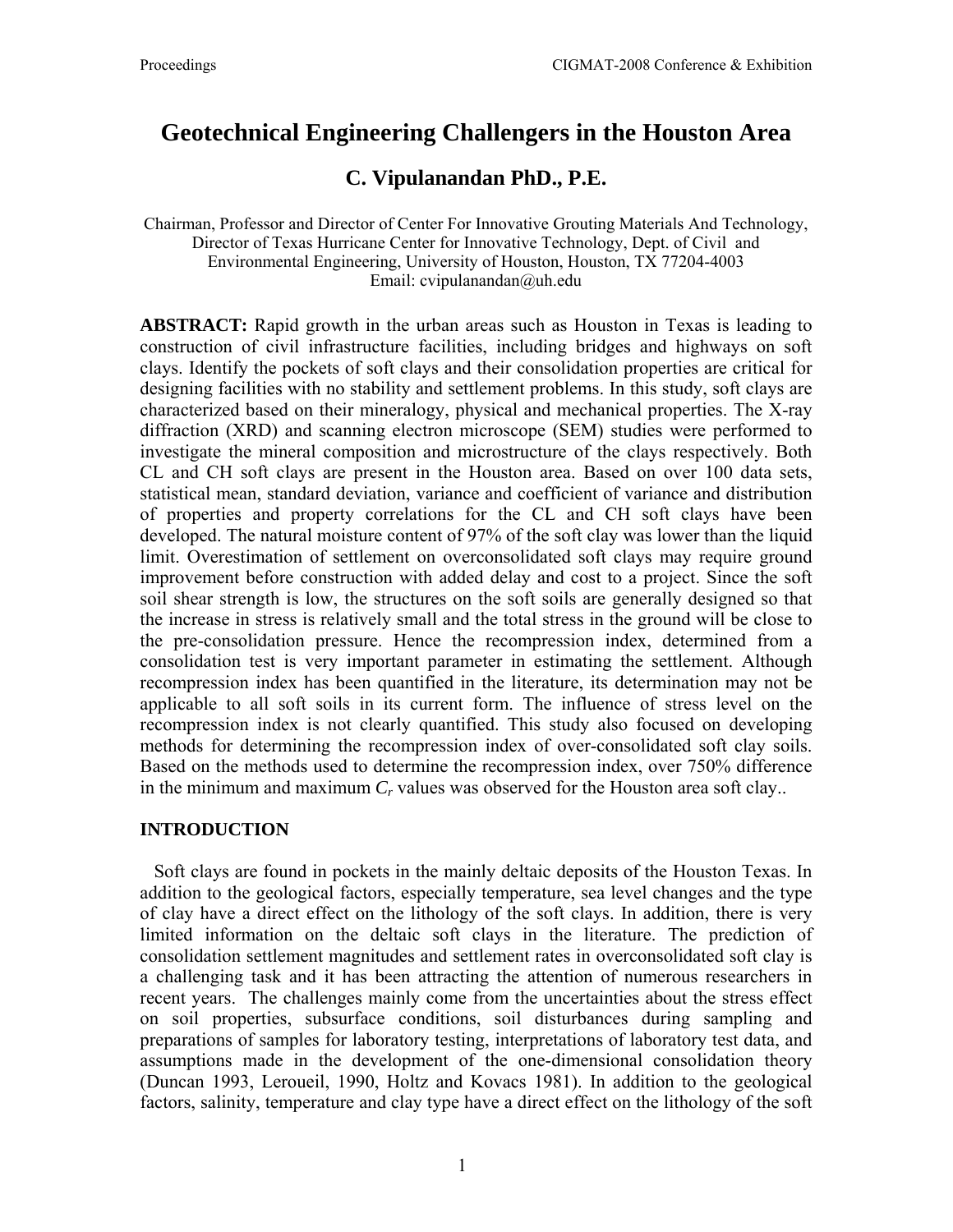clays. The behavior of soft soils has been studied for well over four decades and there are several property relationships in the literature on soft clays (Vipulanandan et al. 2007a).

 There are several parameters, which are used in the settlement analysis and are very important in the prediction of consolidation settlement magnitudes and settlement rates, obtained from the laboratory consolidation test. These parameters are compression index, *Cc*, recompression index (or swell index), *Cr* (or *Cs*), coefficient of consolidation, *cv*, and preconsolidation pressure,  $\sigma_p$ . Of these consolidation parameters  $C_c$ ,  $c_v$ , and  $\sigma_p$  have been investigated extensively. When the overconsolidated clay soil is loaded beyond  $\sigma_p$ , these two parameters  $(C_c \text{ and } c_v)$  are critical to estimate the total and rate of settlement.

 When structures are built on soft clay soils, it is important to limit the increase in stress in the soft clay layer to avoid bearing capacity failure. Hence the total vertical stress (insitu + increase in stress) is in the range of  $\sigma_p$ . In this case,  $C_r$  will become more important to estimate the total settlement. Of the consolidation parameters, the least investigated parameter is *Cr*. The overall objective of this study was to investigate the variation in recompression index for overconsolidated soft clay soils. The soft soil is defined as having undrained shear strength of less than 25 kPa.

#### **Geological Formation**

 The geology of Houston – Galveston area is complex due to cyclic deposition of sediments in the coastal plains of the Gulf of Mexico Basin. These sediments were deposited under a fluvial-deltaic to shallow-marine environments during the Miocene (25  $-5$  Myrs) to the Pleistocene periods  $(1.8 - 0.011)$  Myrs). The Beaumont formation itself is generally composed of four-fifths or more of clay. Although in the Central Gulf Coast the percentage of clay might run as high as 30% to 90%. The clay is bluish gray, yellowish gray, pinkish gray, purple, and shades of red. All of these clays are characterized by the high silica, and low lime content, and highly plastic. In general, the Beaumont clay formation consists of poorly-bedded, plastic clay interbedded with silt and sand lentils, and in some locations have more or less continuous layers of sand. The Beaumont clays were oxidized and desiccated during the Wisconsin glacial stage when the sea levels were more than 120 m (400 feet) lower than at present level resulting in moderately to heavily overconsolidated clay. Finally, with the recession of the late Wisconsin glaciers, the sea level returned to its present level, leaving both formations preconsolidated through desiccation. The rates of deposits of the deltaic formations were estimated to be between 2,500-30,000 mm/1,000 years based on the information provided by Aronow (2000) and Galloway (2000 & 2005). The geological processes and the desiccation cycles are still active in the region (Vipulanandan et al. 2007b).

#### **Settlement Calculation**

When the total effective vertical stress, in-situ ( $\sigma_0$ ) + increase in stress ( $\Delta \sigma$ ), is less than or equal to the preconsolidation pressure,  $\sigma_p$ , the following relationship is used to estimate the settlement, *S*.

$$
S = \frac{C_r}{1 + e_0} H \log \left( \frac{\sigma_o + \Delta \sigma}{\sigma_o} \right)
$$
 (1)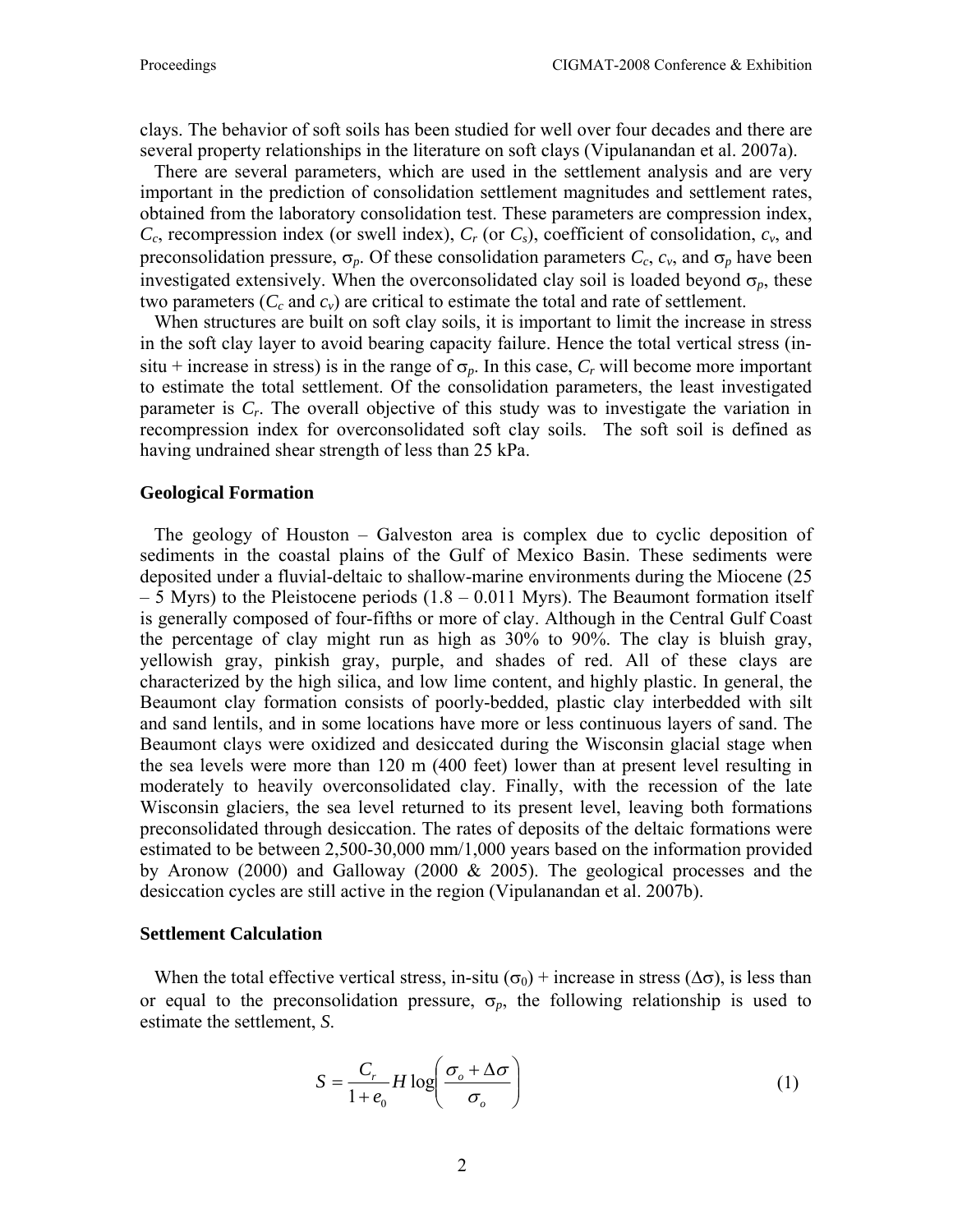where *H* and  $e_0$  are the layer thickness and the initial void ratio of the soft clay respectively. Since  $C_r$  is directly related to the settlement magnitude, accurate assessment of *Cr* is important in limiting the error in estimating the settlement, *S*. Taking the logarithm on both sides of Eqn. (1) and differentiating the equation will result in the following relationship:

$$
\frac{dS}{S} = \frac{dC_r}{C_r} + \frac{dH}{H} - \frac{de}{1 + e_o} + f'(\sigma)\frac{d\sigma}{f(\sigma)}
$$
(2)

where  $dS$ ,  $dC_r$ ,  $dH$ ,  $de$ , and  $df(\sigma)$  are errors in determining,  $C_r$ ,  $H$ ,  $e_0$ , and  $f(\sigma)$  respectively (note that  $f(\sigma) = \log (\sigma_0 + \Delta \sigma)/\sigma_0$ )..Compared to  $C_c$ ,  $C_r$  is smaller and hence limiting the error in  $C_r$  ( $dC_r$ ) is important in limiting the error in estimating the settlement,  $dS$ 

#### **OBJECTIVES**

The overall objective of this study was to investigate the geotechnical property trends for the pockets of soft clays in Houston, Texas. The specific objectives were as follows: (a) to investigate the microstructure and general statistical property trends (signature features) for the deltaic soft clay deposits; and (b) to verify the consolidation behavior of the soft clays.

### **DATA COLLECTION**

The soil samples were collected from various parts of the region over a period of ten years (1994 to 2003). Shelby tubes were used to collect the samples and the laboratory tests were performed according the standard methods. Data for the analyses was collected from 116 boreholes in the region. The soil sampling depths varied from 12 to 40 m (40 to 120 ft). The water table varied from near the surface to about 6 m (6 ft) in the west side of Houston.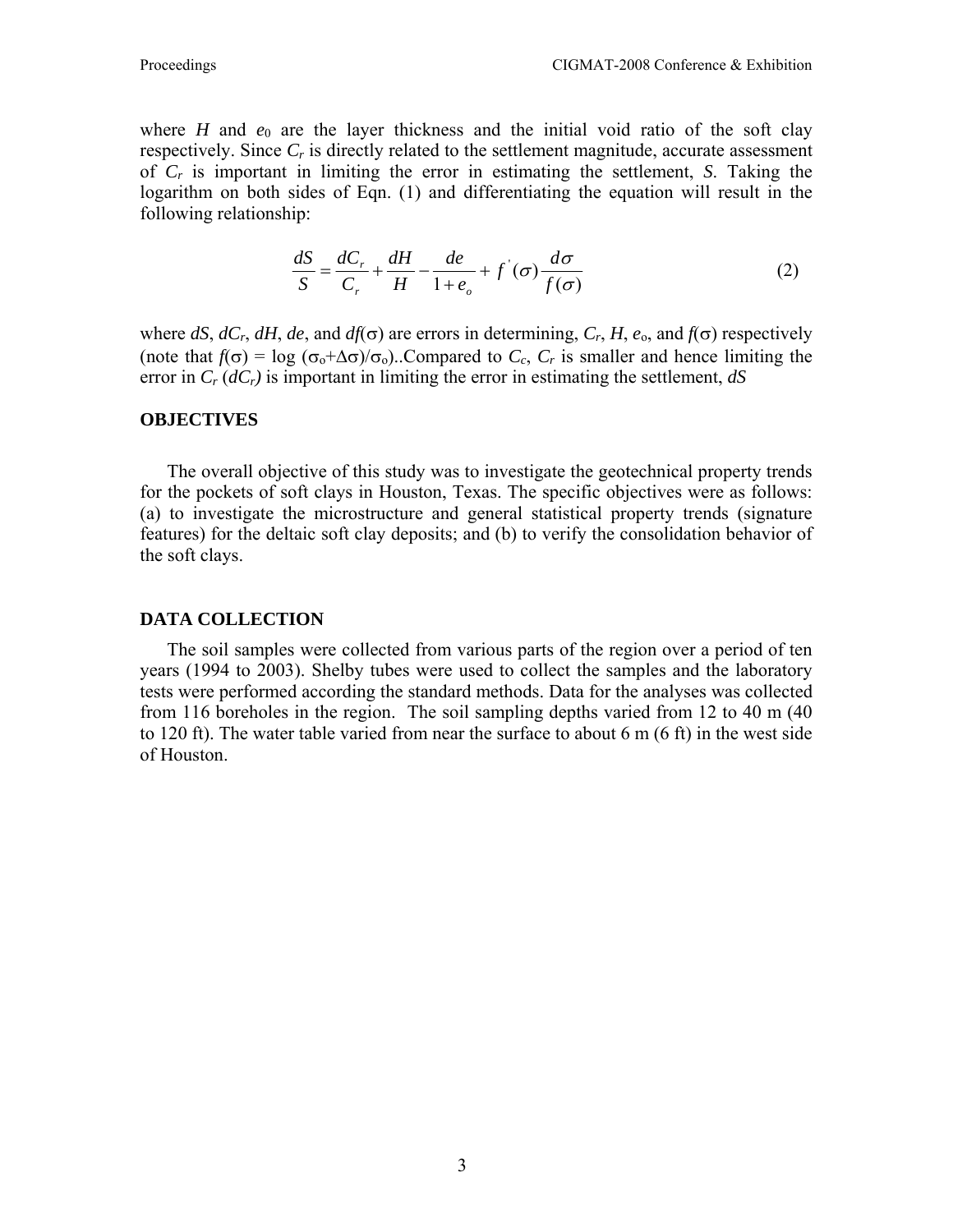

Figure 1. Data locations in the Houston-Galveston area (number of data)

# **ANALYSIS AND DISCUSSION**

 Soil samples were collected using Shelby tubes with an area ratio of less than 10%. In addition to the consolidation tests, soil was also tested to determine their physical and index properties.

# **Distribution of Soft Soils**

In the boreholes where soft soils were encountered, the largest percentage was in the top 6 m (20 ft) as shown in Fig. 2. In the western part of Houston, soft soils were also encountered at 16 m (50 ft.). In the southeast region, soft soils were located even much deeper.

### **Microanalysis**

In order to better characterize the soft soils, Scanning Electron Microscope (SEM), Thermogravimetric Analyses (TGA) and X-ray diffraction (XRD) analyses were performed on a randomly selected sample (sample #2 in Fig. 8) from Galveston, Texas.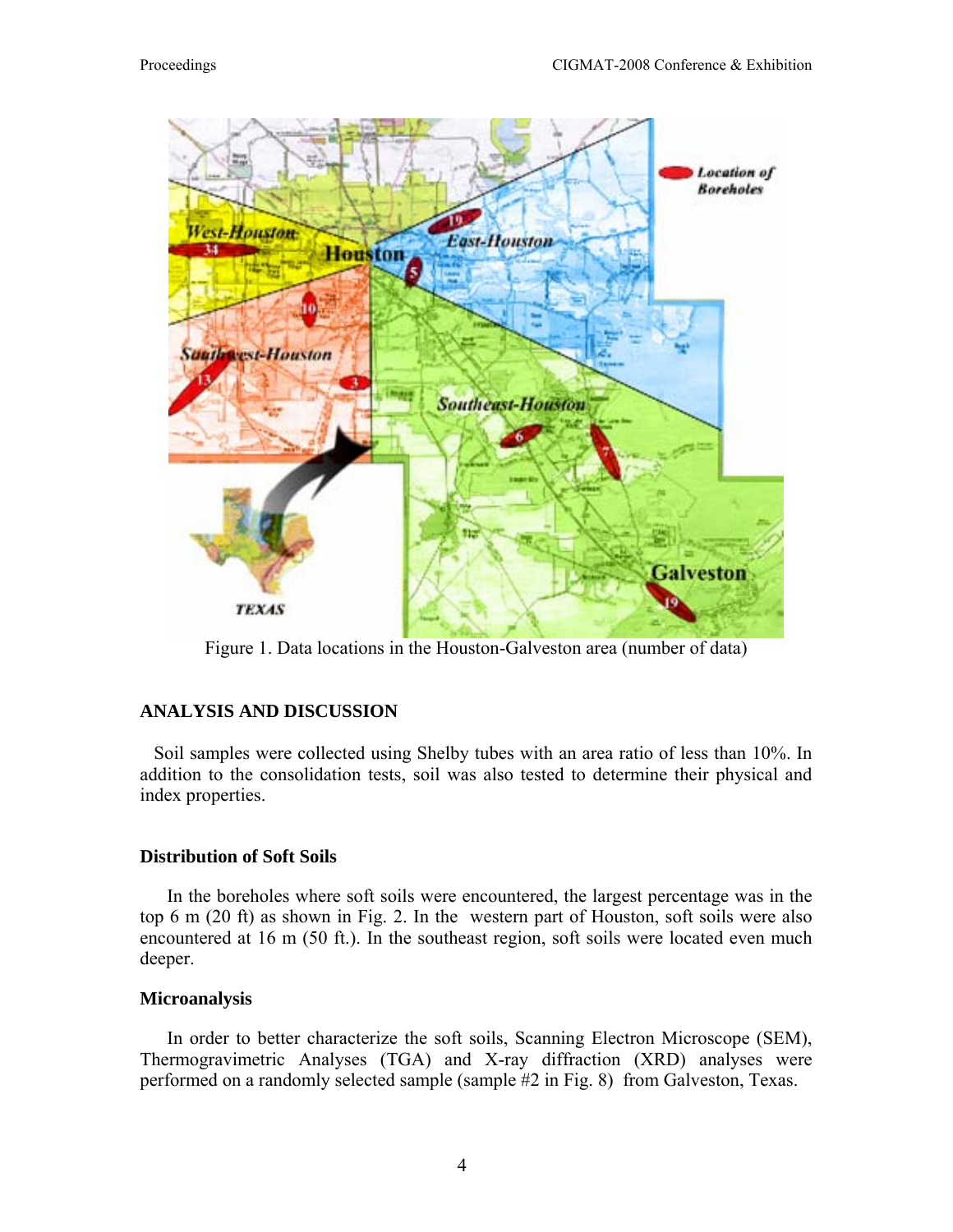.

# **SEM analysis and EDS analysis**

The JEOL 2000FX scanning electron microscope, which was equipped with [energy](http://en.wikipedia.org/wiki/Energy_dispersive_X-ray_spectroscopy)  [dispersive X-ray spectroscopy](http://en.wikipedia.org/wiki/Energy_dispersive_X-ray_spectroscopy) to characterize the structure and morphology of the soil sample under high vacuum conditions, was used. Typical SEM micrograph of a sample is shown in Fig. 3. The composition of soil sample was identified using EDS analysis. Elements of Si and O were the major components in the sample. Also Fe, Al, K, and Mg were present in the samples (Fig. 3).



Figure 2. Distribution of soft soils with depth in the region



**(a) SEM Micrograph (b) EDS Analysis**  Figure 3. SEM Micrograph Analyses

# **Thermal Gravimetric Analysis (TGA)**

TGA was used to determine the composition of the soil by monitoring the weight change with increasing temperature. Samples were heated at  $5^0$ /min to  $650^{\circ}$ C in nitrogen gas.

The weight loss up to  $120^{\circ}$ C was 0.74% in the dry sample. The weight loss was caused by loss of moisture and organic matter. Between temperatures  $120^{\circ}$ C and  $600^{\circ}$ C the weight loss was 0.5 % in the sample indicating the presence of organic matter in the soil. The dehydration of clays occurs in the temperature range between of  $600-850^{\circ}$ C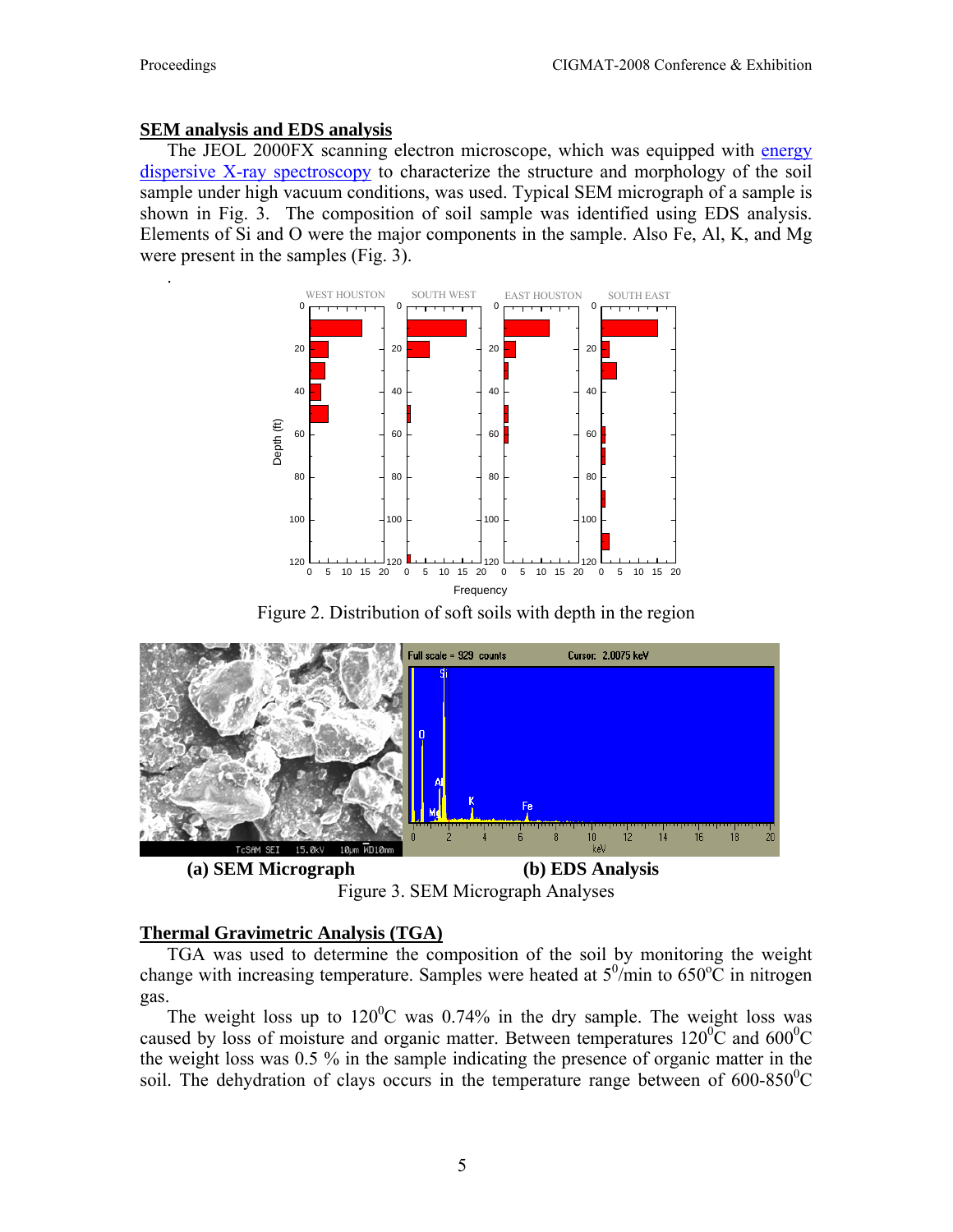resulting in a weight loss of 2.7%. This weight loss indicates the presence of illite and/or montmorillonite clay minerals in the soils. This was further verified using XRD.

# **XRD Analysis of soft clay sample**

XRD analysis was done using the Sieman D5000 X-Ray Diffractometer . The instrument was set at the scan rate of 0.02 deg/s. The XRD patterns of sample #1 and sample  $#2$  showed two strong peaks at  $20.8^{\circ}$  and  $26.6^{\circ}$  typical of illite clay mineral (Fig. 5) and the formula that matched the illite peak was  $(K, A1, Mg, Fe)_2(Si, A1)_4O_{10}(OH)_2$ ,  $(H_2O)$ . Illite is a non-expanding, [clay-](http://en.wikipedia.org/wiki/Clay)sized, micaceous mineral and was first described for occurrences in the Maquoketa [shale](http://en.wikipedia.org/wiki/Shale) in [Calhoun](http://en.wikipedia.org/wiki/Calhoun_County%2C_Illinois)  [County, Illinois](http://en.wikipedia.org/wiki/Calhoun_County%2C_Illinois), USA, in 1937. The name was derived from its type location in Illinois. Illite is also called hydromica or hydromuscovite.



**(sample #2)** 

**(sample #2)** 

# **Statistical Properties**

In order to establish signature trends and quantify the physical and geotechnical properties of soft clays the data was analyzed statistically. Probability distribution function was selected from beta, normal, lognormal, uniform and Wiebull based on the minimum error.

# **Soft CL Soil**

**(i) Natural Moisture Content**. The moisture content varied from 13% to 59% with a mean of 23.9%, standard deviation of 8.7%, and coefficient of variation of 36.6%. Based on the properties studied had the highest coefficient of variation. The probability distribution function was Weibull based on 58 data.

**(ii) Liquid Limit**. The liquid limit varied from 22% to 49% with a mean of 33.5%, standard deviation of 6.2%, and coefficient of variation of 18.6%. Based on the properties studied had the lowest coefficient of variation. The probability distribution function was Weibull based on 38 data.

**(iii) Plasticity Index**. The plasticity index varied from 6% to 30% with a mean of 17.1%, standard deviation of 5.4%, and coefficient of variation of 31.8%. Based on the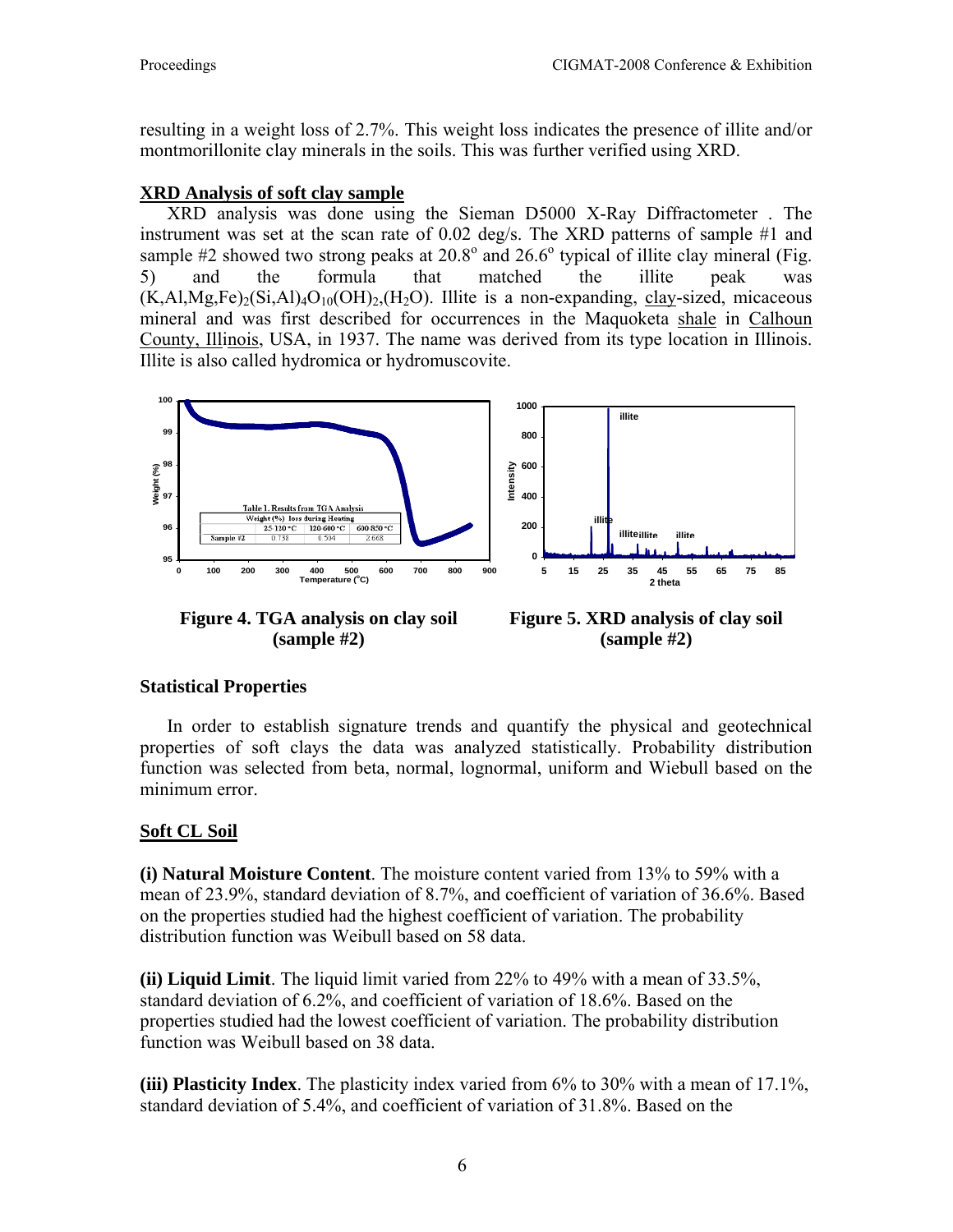properties studied had the highest coefficient of variation. The probability distribution function was normal based on 34 data.

(iv) Bulk Density. The bulk density varied from  $15 \text{ kN/m}^3$  (98 pcf) to  $22 \text{ kN/m}^3$  (137 pcf) with a mean of 19 kN/m<sup>3</sup> (121.9 pcf), standard deviation of 1.3 kN/m<sup>3</sup> (8.3 pcf), and coefficient of variation of 6.8%. Based on the properties studied had the lowest coefficient of variation. The probability distribution function was normal based on 58 data.

**(v) Undrained Shear Strength**. The undrained shear strength varied from 7 to 25 kPa (1 to 3.7 psi) with a mean of 20 kPa (2.9 psi), standard deviation of 5.4 kPa (0.8 psi), and coefficient of variation of 27.3%. Based on the properties studied had the highest coefficient of variation. The probability distribution function was beta based on 58 data.

**Summary:** The overall average moisture content, liquid limit, plasticity index and undrained shear strength were 23.9%, 33.5%, 17.1%, and 20 kPa (2.9 psi) respectively for the CL soils. Probability distribution function for the undrained shear strength was beta.

# **Soft CH Soils**

**(i) Natural Moisture Content**. The moisture content varied from 19% to 47% with a mean of 33.6%, standard deviation of 6.6%, and coefficient of variation of 19.5%. Based on the properties studied had the lowest coefficient of variation. The probability distribution function was Weibull based on 58 data.

**(ii) Liquid Limit**. The liquid limit varied from 50% to 109% with a mean of 70.6%, standard deviation of 15.9%, and coefficient of variation of 22.6%. Based on the properties studied had the highest coefficient of variation. The probability distribution function was beta based on 40 data.

**(iii) Plasticity Index**. The plasticity index (PI) varied from 27% to 72% with a mean of 44.5%, standard deviation of 13%, and coefficient of variation of 29.2%. Based on the properties studied PI had the lowest coefficient of variation. The probability distribution function was beta based on 34 data.

(iv) Bulk Density. The bulk density varied from  $15 \text{ kN/m}^3$  (97 pcf) to  $21 \text{ kN/m}^3$  (135 pcf) with a mean of 18 kN/m<sup>3</sup> (114.7 pcf), standard deviation of 1.4 kN/m<sup>3</sup> (8.7 pcf), and coefficient of variation of 7.6%. Based on the properties studied had the highest coefficient of variation. The probability distribution function was beta based on 54 data.

**(v) Undrained Shear Strength**. The undrained shear strength varied from 10 to 25 kPa  $(1.5 \text{ to } 3.7 \text{ psi})$  with a mean of 21 kPa  $(3.1 \text{ psi})$ , standard deviation of 4.2 kPa  $(0.6 \text{ psi})$ , and coefficient of variation of 19.8%. Based on the properties studied had the lowest coefficient of variation. The probability distribution function was beta based on 58 data.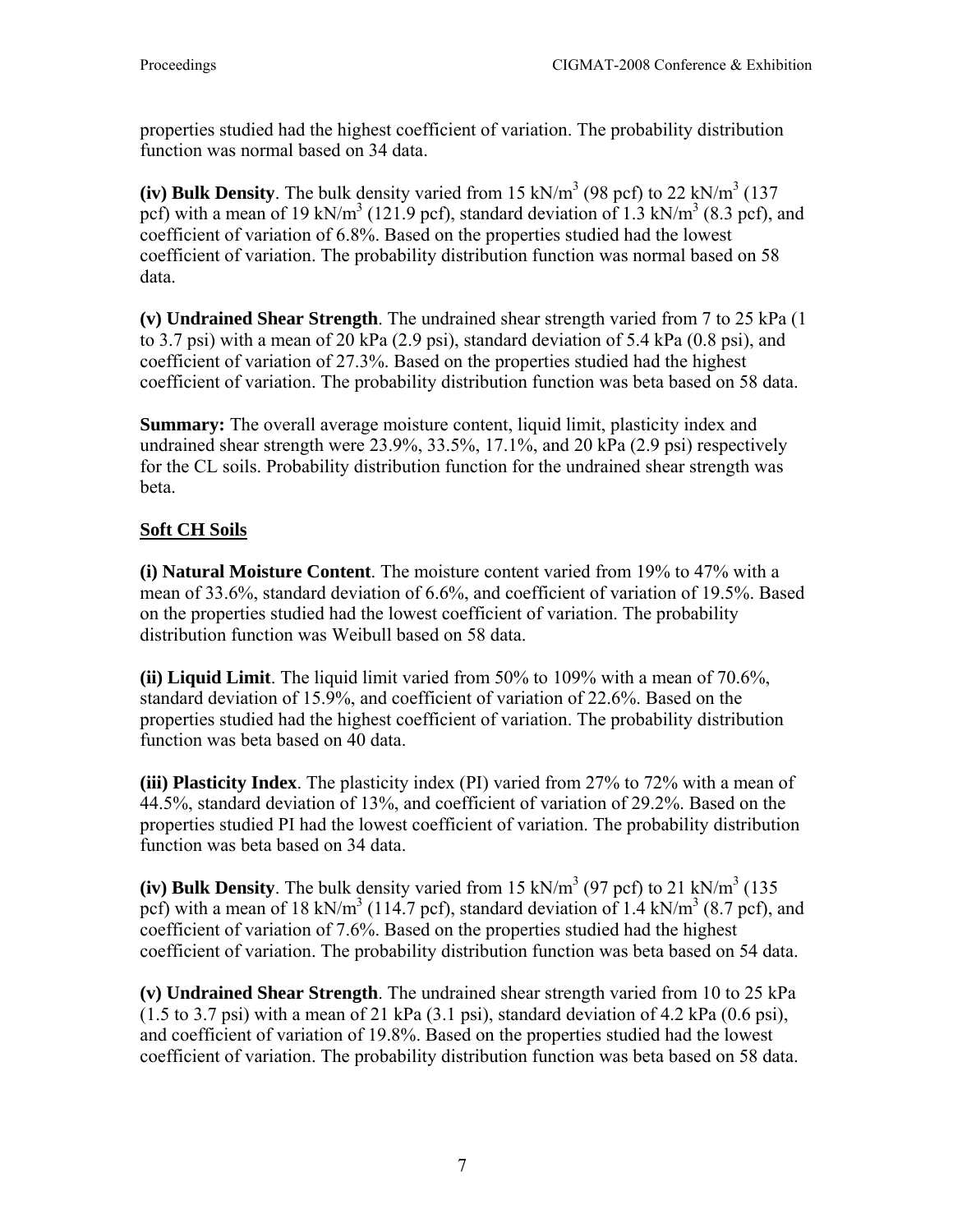**Summary:** The overall average moisture content, liquid limit, plasticity index and undrained shear strength were 33.6%, 70.6%, 44.5%, and 21 kPa (3.1 psi) respectively for the CH soils. Probability distribution function for the undrained shear strength was beta.







| <b>Type of Soil</b>   | МC    | LL     | PL(%)    | PI(%)     | <b>Bulk</b> | Dry     | Su          |  |  |  |  |
|-----------------------|-------|--------|----------|-----------|-------------|---------|-------------|--|--|--|--|
|                       | (%)   | $(\%)$ |          |           | Density     | Density | (psi)       |  |  |  |  |
|                       |       |        |          |           | (pcf)       | (pcf)   |             |  |  |  |  |
| CL Soil (Data Set=58) |       |        |          |           |             |         |             |  |  |  |  |
| Range                 | 13-59 | 22-49  | $8 - 40$ | $6 - 30$  | 98-137      | 62-120  | $1 - 3.7$   |  |  |  |  |
| Mean                  | 23.9  | 33.5   | 17.5     | 17.1      | 121.9       | 99.1    | 2.8         |  |  |  |  |
| Standard<br>Deviation | 8.7   | 6.2    | 5.4      | 5.4       | 8.3         | 11.3    | 0.8         |  |  |  |  |
| Var                   | 76.4  | 38.9   | 29.7     | 29.4      | 68.3        | 127.2   | 0.6         |  |  |  |  |
| $COV$ (%)             | 36.6  | 18.6   | 31.1     | 31.8      | 6.8         | 11.4    | 27.3        |  |  |  |  |
| Ν                     | 58    | 38     | 36       | 34        | 58          | 58      | 58          |  |  |  |  |
| CH Soil (Data Set=58) |       |        |          |           |             |         |             |  |  |  |  |
| Range                 | 19-47 | 50-109 | 20-37    | $27 - 72$ | 97-135      | 71-113  | $1.5 - 3.7$ |  |  |  |  |
| Mean                  | 33.6  | 70.6   | 26.5     | 44.5      | 114.7       | 86.4    | 3.1         |  |  |  |  |
| Standard<br>Deviation | 6.6   | 15.9   | 4.7      | 13.0      | 8.7         | 10.1    | 0.6         |  |  |  |  |
| Var                   | 42.9  | 253.8  | 22.2     | 168.1     | 76.0        | 101.4   | 0.4         |  |  |  |  |
| $COV$ (%)             | 19.5  | 22.6   | 17.8     | 29.2      | 7.6         | 11.7    | 19.8        |  |  |  |  |
| Ν                     | 58    | 40     | 33       | 34        | 54          | 54      | 58<br>IN    |  |  |  |  |

ote:  $1 \text{ pcf} = 0.157 \text{ kN/m}^3$ ,  $1 \text{ psi} = 6.895 \text{ kPa}$ .

# **Property Correlations**

# **(i) LL versus Natural Moisture Content**

### **Soft CL Soils**

For 97% of the deltaic clays, the natural moisture content was lower than the liquid limit (Fig. 7). The mean of the moisture content for CL soil was 23.9% compared to the mean of the liquid limit of 33.5%. The coefficient of variations for the moisture content and liquid limits was 36.6% and 18.6% respectively. Based on COV and standard deviation, the variability in the liquid limit was lower than the moisture content.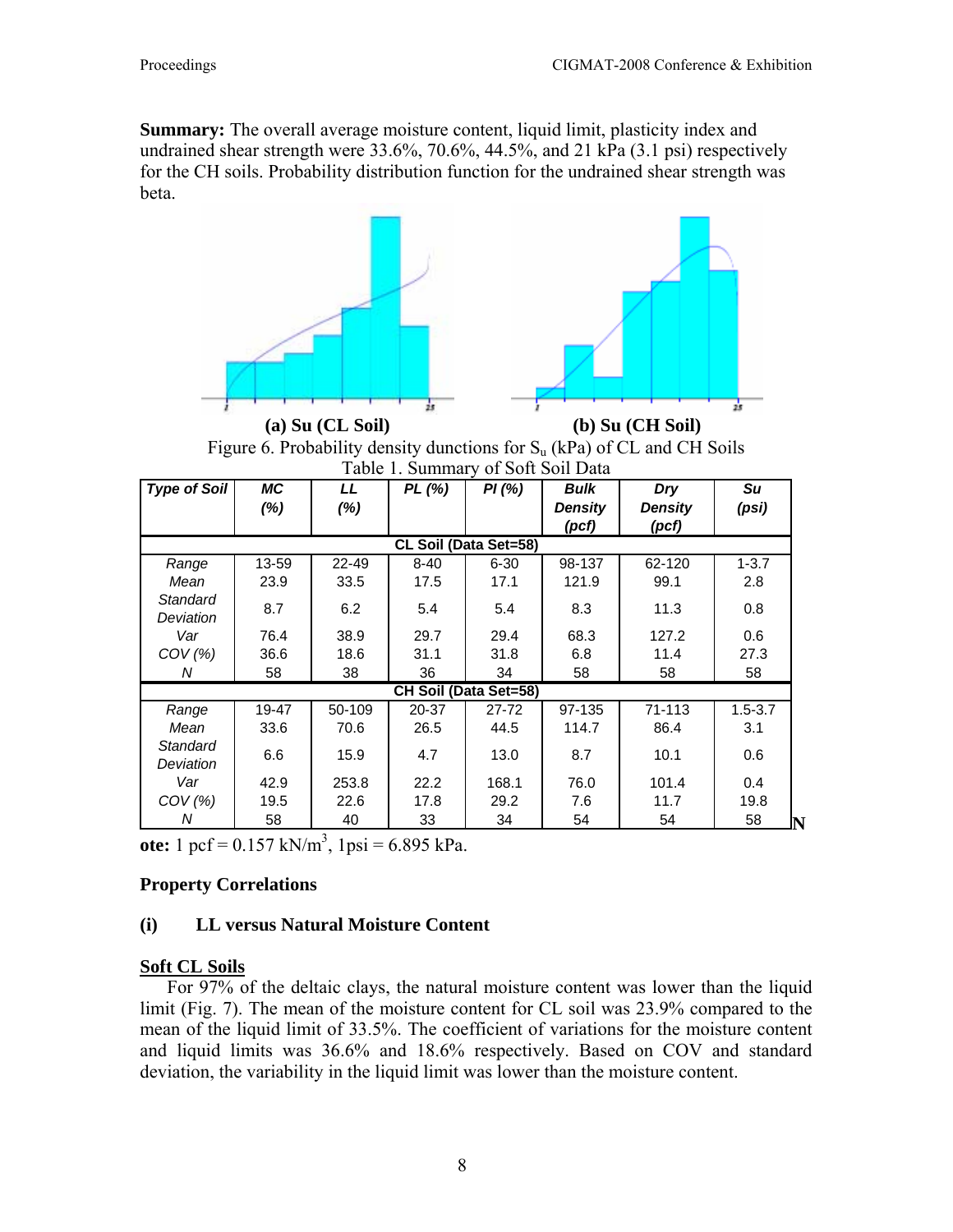# **Soft CH Soils**

The mean of the moisture content for CH soil was 33.6% compared to the mean of the liquid limit of 70.6%. The coefficient of variations for the moisture content and liquid limits was 19.5% and 22.6% respectively. Based on COV and standard deviation, the variability in the liquid limit was higher than the moisture content.

# **(ii) Plasticity Index Chart**

Both CH and CL clays were present in the deltaic deposits in the Houston-Galveston area (Fig. 8). Most of the clay data were located between montmorrillonite and Illite.





Figure 8. Plasticity chart with the soil data

# **(iii) Dry unit weight versus Moisture content**

The variation of the dry density  $(y_d)$  with moisture content (MC) for all soft soils is shown in Fig. 9. The dry density reduced with increasing moisture content and the least square fit of the 116 data can be represented as follows:

$$
\gamma_d = -1.25 \cdot MC + 128.55\tag{3}
$$

 The moisture content was in the range of 13% to 59%. The coefficient of correlation was 0.91.

# **(iv) Undrained Shear Strength versus Moisture Content**

The variation of the undrained shear strength with moisture content is shown in Fig. 10 for CL and CH soils. The undrained shear strength reduced with increasing moisture content and can be represented as follows:

# **Soft CL Soils**

$$
Log Su = -0.0077 \cdot MC + 0.62 \tag{4}
$$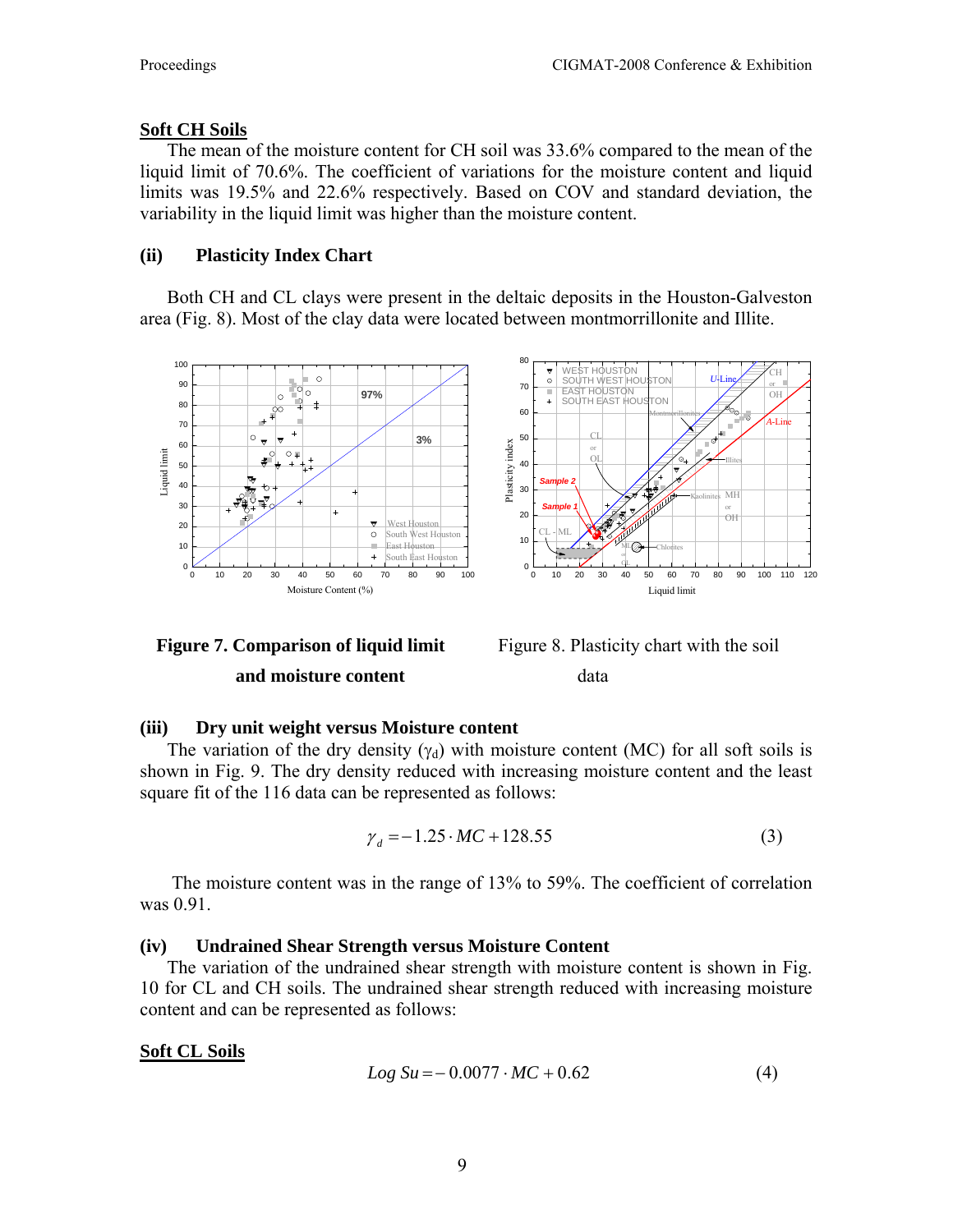The coefficient of correlation was 0.38. **Soft CH Soils**

$$
Log Su = -0.0024 \cdot MC + 0.56
$$
 (5)

The coefficient of correlation was 0.17.



**(a) CL (b) CH**  Figure 10. Variation of undrained shear strength with moisture content

#### **Recompression Indices (***Crn***)**

 A typical *e*-logσ′ relationship for a clay soil is shown in Fig. 11. If the soil was elastic, it will load and unload along the same path (path 1234). Since the soils are considered elasto-plastic, they will unload (path 45) and reload (path 567) along a different path. Hence there is an hysteretic loop and there is no one unique slope to determine the *Cr*. Therefore the recompression index can be determined by different methods. In this study, the recompression index  $C_r$  will be determined by 3 different methods (Fig. 11) as follows: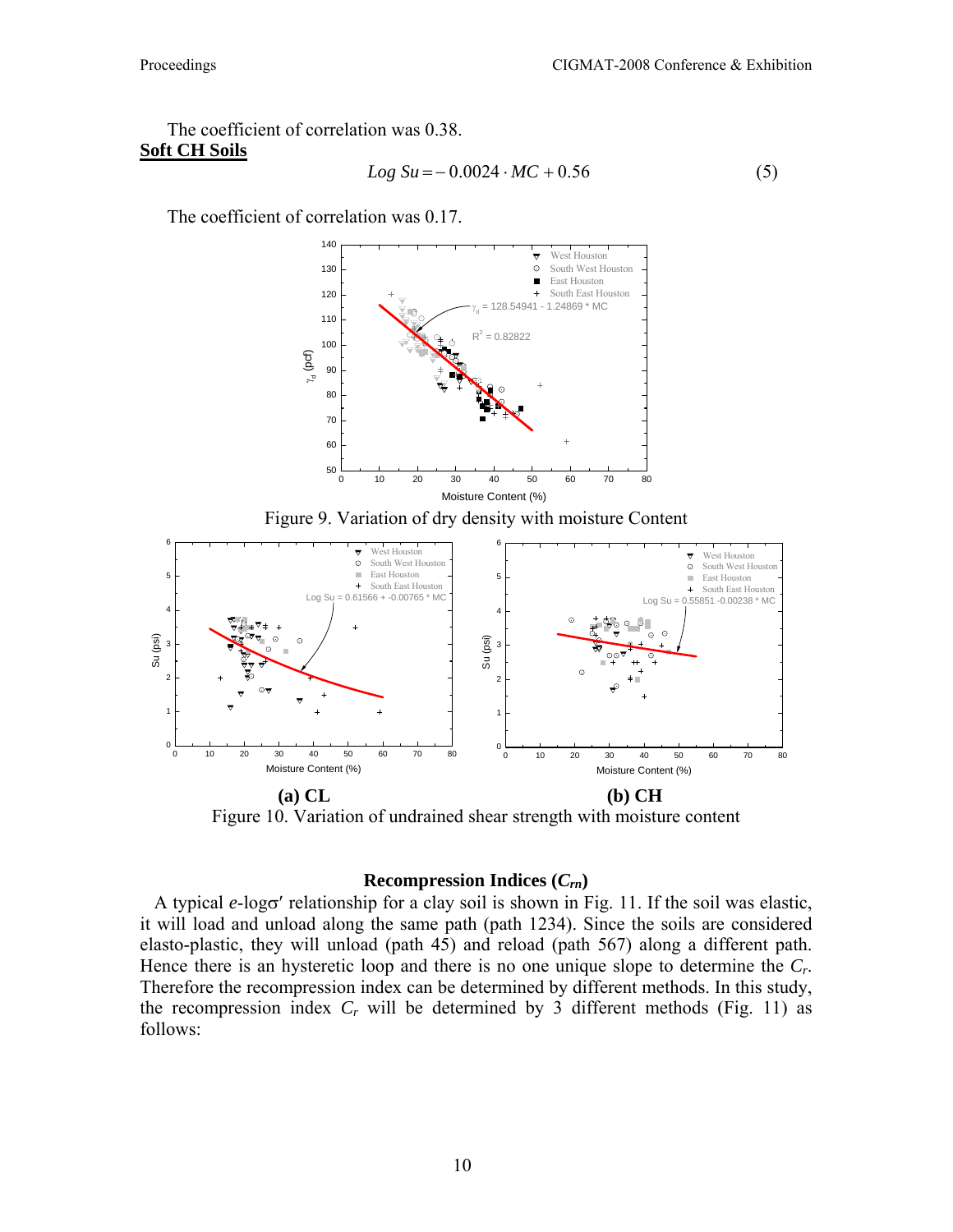- 1.  $C_{r1}$  is the slope of the line joining the end of the unloading part (point 5) and the intersection of the preconsolidation line and the reloading part of the recompression curve (point 6).
- 2. *Cr*2 is the average slope of the hysteretic loop as shown on Fig. 11 (Holtz 1981).
- 3. *Cr*3 is the slope of the unloading section of the recompression curve (Das 2004).

 Even if the value of the recompression index is small in magnitude, the difference in these values can lead to significantly different settlement estimation. Series of tests were performed on samples collected from a highway bridge location in Houston near a creek and the test results are summarized in Table 2.

**Compression Index –**  $C_c$ **:** As summarized in Table 2, for the CH soils the minimum and maximum values were 0.144 and 0.446 respectively with an average value of 0.289. The coefficient of variation was 40.1%.

**Recompression Index –**  $C_{r1}$ **:** As summarized in Table 2, for the CH soils the minimum and maximum values were 0.018 and 0.041 respectively with an average value of 0.026. The coefficient of variation was 31.6%.

**Recompression Index –**  $C_{r2}$ **:** As summarized in Table 2, for the CH soils the minimum and maximum values were 0.049 and 0.162 respectively with an average value of 0.090. The coefficient of variation was 44.1%. This variation, based on COV, was the highest of all the parameters investigated.

**Recompression Index –**  $C_{r3}$ **: As summarized in Table 2, for the CH soils the minimum** and maximum values were 0.062 and 0.190 respectively with an average value of 0.107. The coefficient of variation was 41.9%.

It was observed that for the CH clay soils the ratio of  $C_{r3}$  to  $C_{r1}$  varied from 2.71 to 7.60. Hence the magnitude of the settlement estimated using  $C_{r1}$  and  $C_{r3}$  will be substantially different, approximately three times. Relationships between the compression index and recompression indices were investigated (Fig. 12) using a linear relationship as follows:

 $C_m = \alpha_n C_c$  (6)

For the soils tested in this one location,  $C_c$  better correlated with  $C_{r2}$  and  $C_{r3}$  compared to  $C_{r1}$  (based on the coefficient of correlation). For the CH soils at this location the  $\alpha_1, \alpha_2,$ and  $\alpha_3$  were 0.080, 0.305, and 0.356 respectively (Eqn. 6). While  $Cr_2$  of the Houston clay was comparable to the New Orleans clay, other two indices were not. The  $Cr<sub>1</sub>$  of the Houston clay was lower and *Cr*3 was higher than the New Orleans clay (Vipulanandan et al. 2008).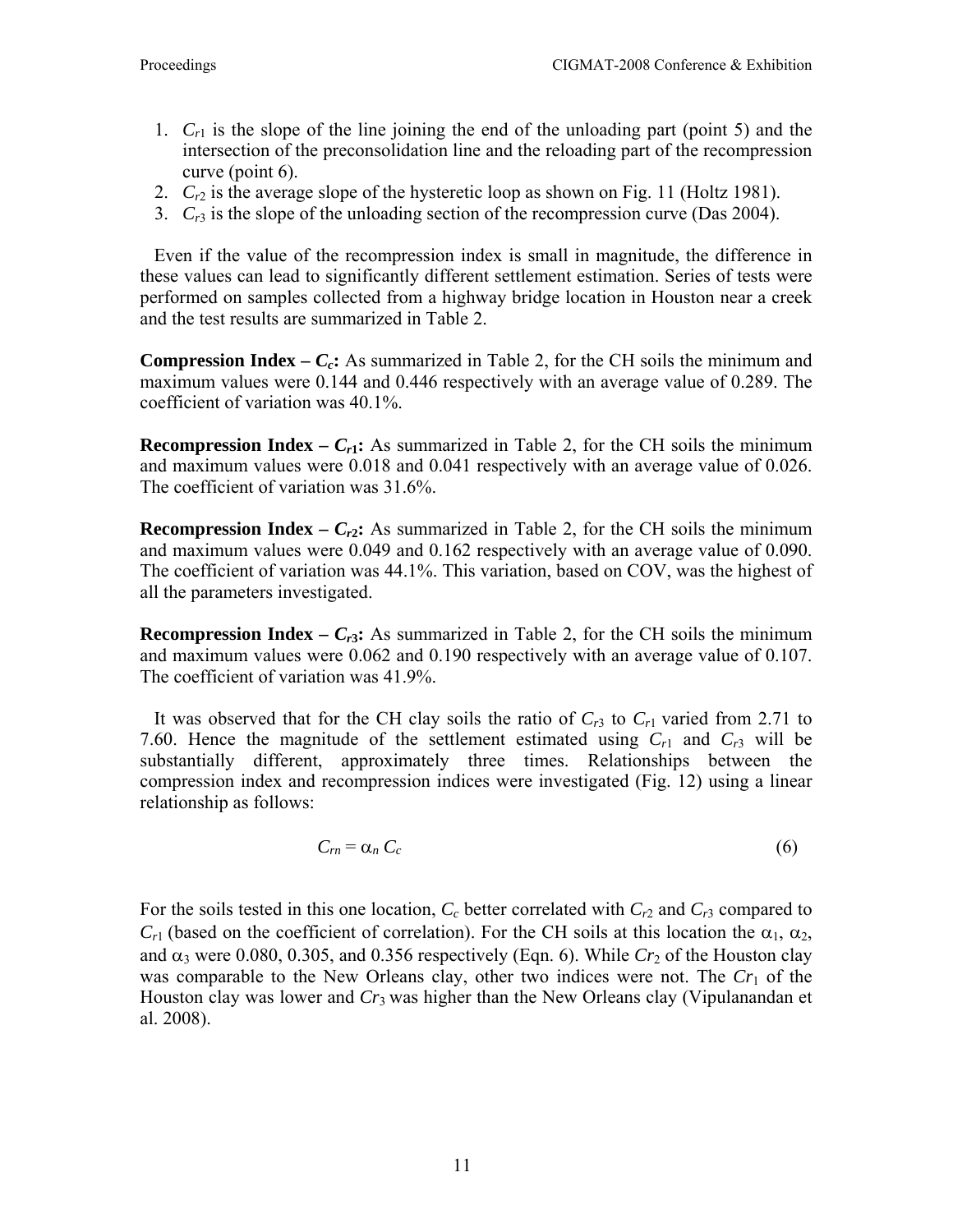

FIG. 11. Typical *e* – log σ′ relationship for soft soils.

| Depth $(m)$                                                           | Soil Type                 | <b>OCR</b> | $C_c$                                                                      | $C_{r1}$                  | $C_{r2}$         | $C_{r3}$     |  |  |  |
|-----------------------------------------------------------------------|---------------------------|------------|----------------------------------------------------------------------------|---------------------------|------------------|--------------|--|--|--|
| 1                                                                     | <b>CH</b>                 | 9.6        | 0.144                                                                      | 0.018                     | 0.049            | 0.062        |  |  |  |
| 3                                                                     | <b>CH</b>                 | 1.7        | 0.185                                                                      | 0.018                     | 0.057            | 0.068        |  |  |  |
| 3.7                                                                   | <b>CH</b>                 | 2.7        | 0.257                                                                      | 0.032                     | 0.081            | 0.099        |  |  |  |
| 4.2                                                                   | <b>CH</b>                 | 2.3        | 0.244                                                                      | 0.022                     | 0.065            | 0.080        |  |  |  |
| 5                                                                     | <b>CH</b>                 | 2.0        | 0.306                                                                      | 0.041                     | 0.099            | 0.111        |  |  |  |
| 5.6                                                                   | <b>CH</b>                 | 1.1        | 0.446                                                                      | 0.025                     | 0.162            | 0.190        |  |  |  |
| 6.3                                                                   | <b>CH</b>                 | 1.2        | 0.443                                                                      | 0.026                     | 0.117            | 0.136        |  |  |  |
| 7.7                                                                   | CL                        | 1.2        | 0.086                                                                      | 0.014                     | 0.018            | 0.016        |  |  |  |
| 8.3                                                                   | CL                        | 1.0        | 0.101                                                                      | 0.015                     | 0.015            | 0.017        |  |  |  |
| $0.05 -$<br>0.04<br>0.03<br>$\vec{C}$<br>0.02<br>$0.01 -$<br>$0.00 +$ |                           |            | $0.20 -$<br>0.16<br>0.12<br>$C_{\rm r2}^2$<br>$0.08\,$<br>0.04<br>$0.00 +$ |                           |                  |              |  |  |  |
| $0.00\,$<br>$0.10\,$                                                  | 0.30<br>0.20              | 0.40       | $0.00\,$<br>0.50                                                           | 0.10                      | $0.20\,$<br>0.30 | 0.40<br>0.50 |  |  |  |
|                                                                       | $\mathbf{C}_{\mathbf{c}}$ |            |                                                                            | $\mathbf{C}_{\mathbf{c}}$ |                  |              |  |  |  |
|                                                                       | (a)                       |            |                                                                            |                           | (b.)             |              |  |  |  |

Table 2. Summary table of compressibility parameters of clay soil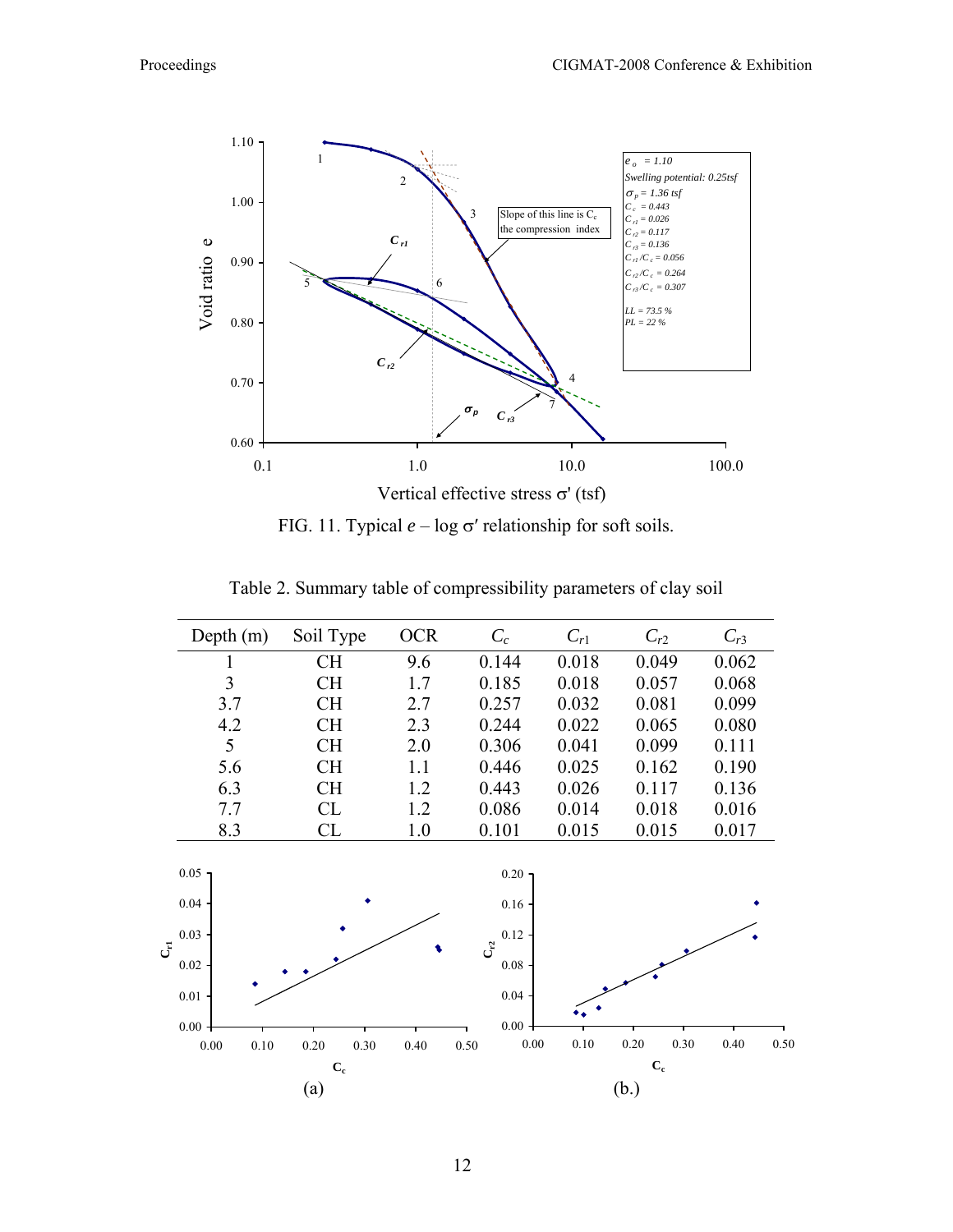

FIG. 12. Correlation of recompression indexes with the compression index: (a)  $C_{r1}$  vs  $C_c$ , (b)  $C_{r2}$  vs  $C_c$ , and (c)  $C_{r3}$  vs  $C_c$ .

# **CONCLUSIONS**

 Both CL and CH soft clays are present in the deltaic deposit of the Houston-Galveston area. Total of 116 borehole data were analyzed. Based on the analyses of the Houston and Galveston soft soils the following conclusions are advanced:

- 1. Several mean properties of the CL and CH soft clays have been quantified. Mean physical (moisture content) and geotechnical properties (liquid limit, plastic limit) of soft CH clays were higher than that of soft CL clays. The mean undrained shear strength of CL and CH soils was comparable. The natural moisture content of over 97% of the clays was lower than the liquid limit
- 2. Based on the variance, CL clay soils showed greater variation in natural moisture content, plastic limit, dry density and undrained shear strength  $(S<sub>u</sub>)$  compared to the CH deposit. CH clay soils showed greater variation in liquid limit and plasticity index compared to the CL deposit. The variation in bulk density for the CL and CH soils was comparable. The probability distribution functions (pdf) for the various properties have been determined.
- 3. Based on COV, CL clay soils showed greater variation in natural moisture content, plastic limit, plasticity index, and undrained shear strength  $(S_n)$  compared to the CH deposit. CH clay soils showed greater variation in liquid limit compared to the CL deposit. The variation in bulk density and dry density for the CL and CH soils was comparable. The natural moisture content has the highest COV value and bulk density has the lowest COV value when compared with other parameters in CL soil. Also the plasticity index has the highest COV value and bulk density has the lowest COV value when compared with other parameters in CH soil.
- 4. XRD and TGA analyses with the plasticity index chart confirmed the presence of illite clay mineral in the soft soil.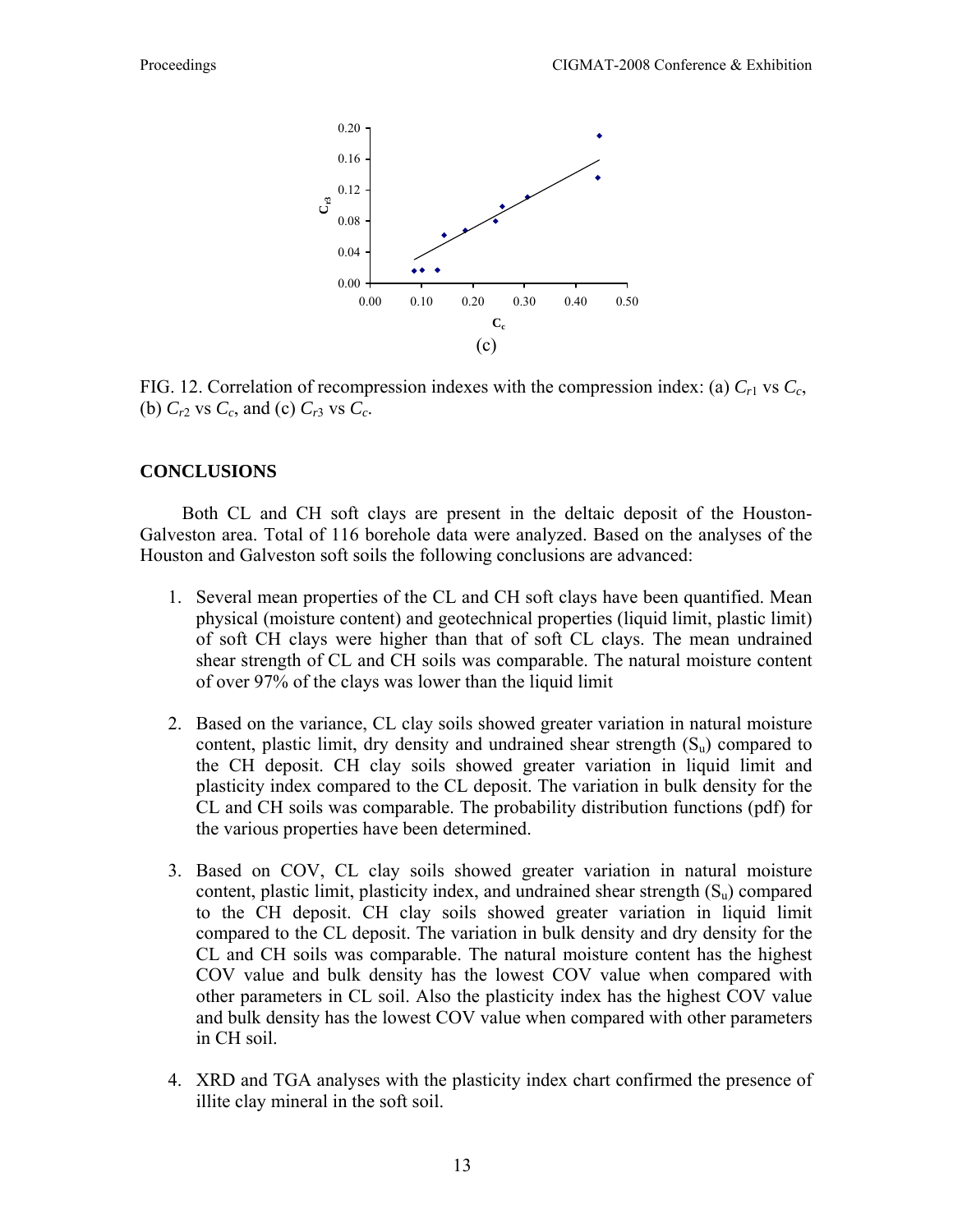- 5. Undrained shear strength of the soft clay was related to the moisture content of the soil.
- 6. Of the consolidation test parameters, recompression index is the least investigated in the literature.
- 7. Three methods of quantifying the recompression index are proposed. Based on the soil type, substantial variation in the recompression index was observed depending on the method used.
- 8. For the CH soils with hysteretic loop (unloading and reloading), the recompression index depends on the stress path and the stress level at which unloading is performed.

# **ACKNOWLEDGEMENT**

 The study was supported by the Center for Innovative Grouting Materials and Technology (CIGMAT) with funding from the Texas Department of Transportation. Sponsor is not responsible for any of the findings in this study.

# **REFERENCES**

- Adkins, W. S., Plummer, F. B., and Sellars, E. H. (1932). "The Geology of Texas" University of Texas Bulletin #3232, Aug. 22, 781-795.
- Aronow, S. (2000), "Geomorphology and Surface Geology of Harris County and Adjacent Parts of Brazoria, Fort Bend, Liberty, Montgomery, and Waller Counties, Texas.", Dept. of Geology, Lamar University, Beaumont, Texas.
- Blum, M. D., Carter A. E., Zayac T., and Goble R. (2002), "Middle Holocene Sea-Level and Evolution of the Gulf of Mexico Coast (USA)", Journal of Coastal Research, SI36, p.65-80.
- Blum, M. D., and Price, D. M. (1994), "Glacio-eustatic and Climatic Controls on Quaternary Alluvial Plain Deposition, Texas Coastal Plain", Gulf Coast Association of Geological Societies Transactions, Vol. 44, p. 86-92.
- Das, B.M. (2004). *Principles of Foundation Engineering*, Fifth Edition, Brooks/Cole, Pacific Grove, California.
- Duncan, J.M. (1993). "Limitations of Conventional Analysis of Consolidation Settlement." *Journal of Geotechnical Engineering*, Vol. 199, No. 9, 1333-1359.
- Fisher, W. L. (1982), "Geologic Atlas of Texas, Houston Sheet", Bureau of Economic Geology, the University of Texas at Austin.
- Galloway, W. E., 2005, "Gulf of Mexico Basin depositional record of Cenozoic North American drainage basin evolution" International Association of Sedimentologists Special Publication 35, p. 409–423.
- Galloway, W. E., Ganey-Curry, P. E., Li, X., and Buffler, R. (2000), "Cenozoic depositional history of the Gulf of Mexico Basin" American Association of Petroleum Geologists (AAPG) Bulletin, V.84, No.11, p.1743-1774.
- Ganstine, D. G. (1971). "Statistical Correlations of the Engineering Properties of the Beaumont Clays." Ph. D. Thesis, University of Houston.
- Holtz, R.D., and Kovacs, W.D. (1981), An introduction to geotechnical engineering: Englewood Cliffs, N.J., Prentice-Hall, 733 p.